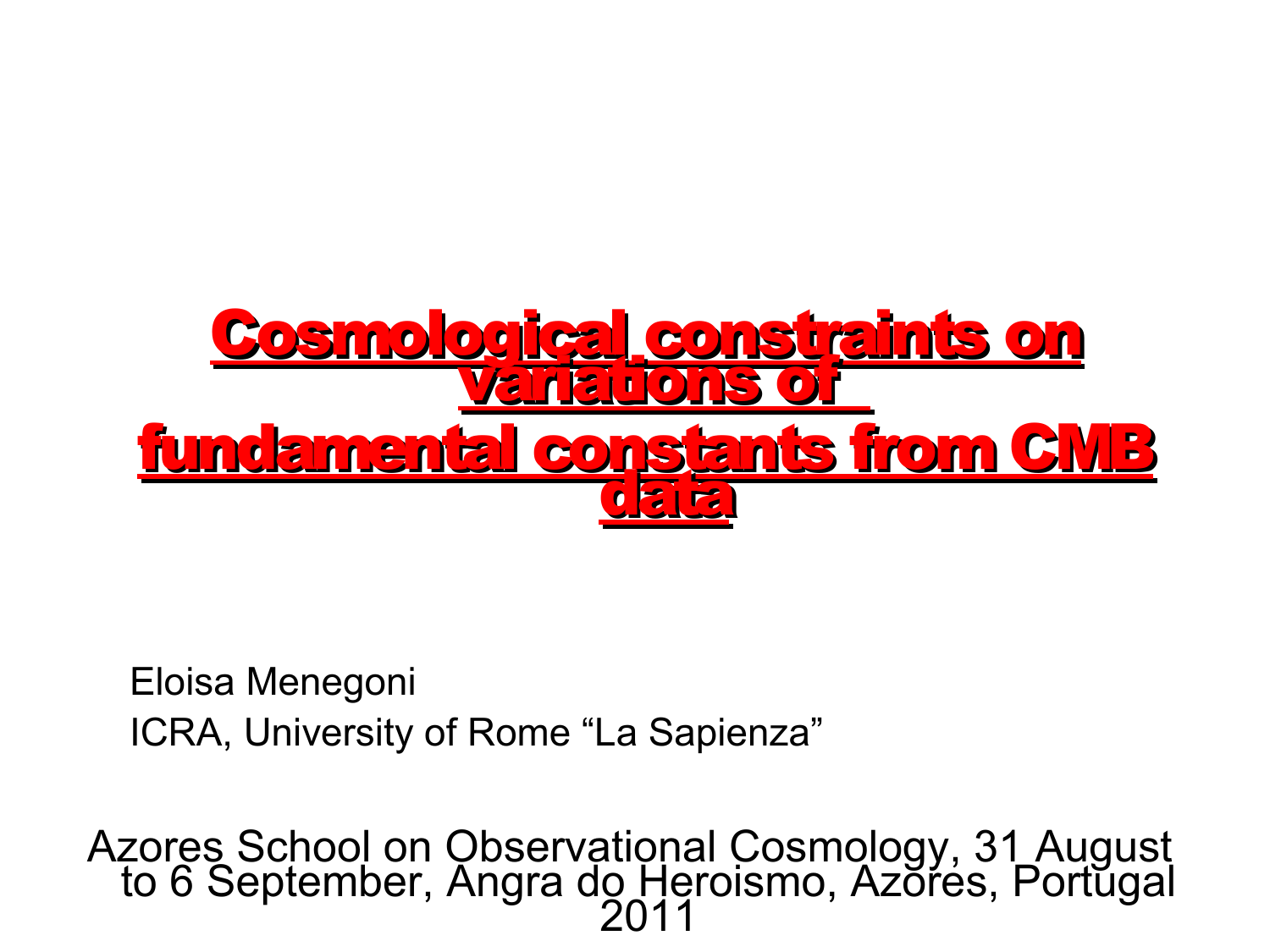

- The CMB anisotropies (Epoch of Recombination).
- Constraints on the fine structure constant.
- Relation between the fine structure constant and the equation of state parameter w.
- Constraints on the fine structure constant motivated by the presence of an early dark energy component driven by a scalar field at the Recombination.
- **Conclusions**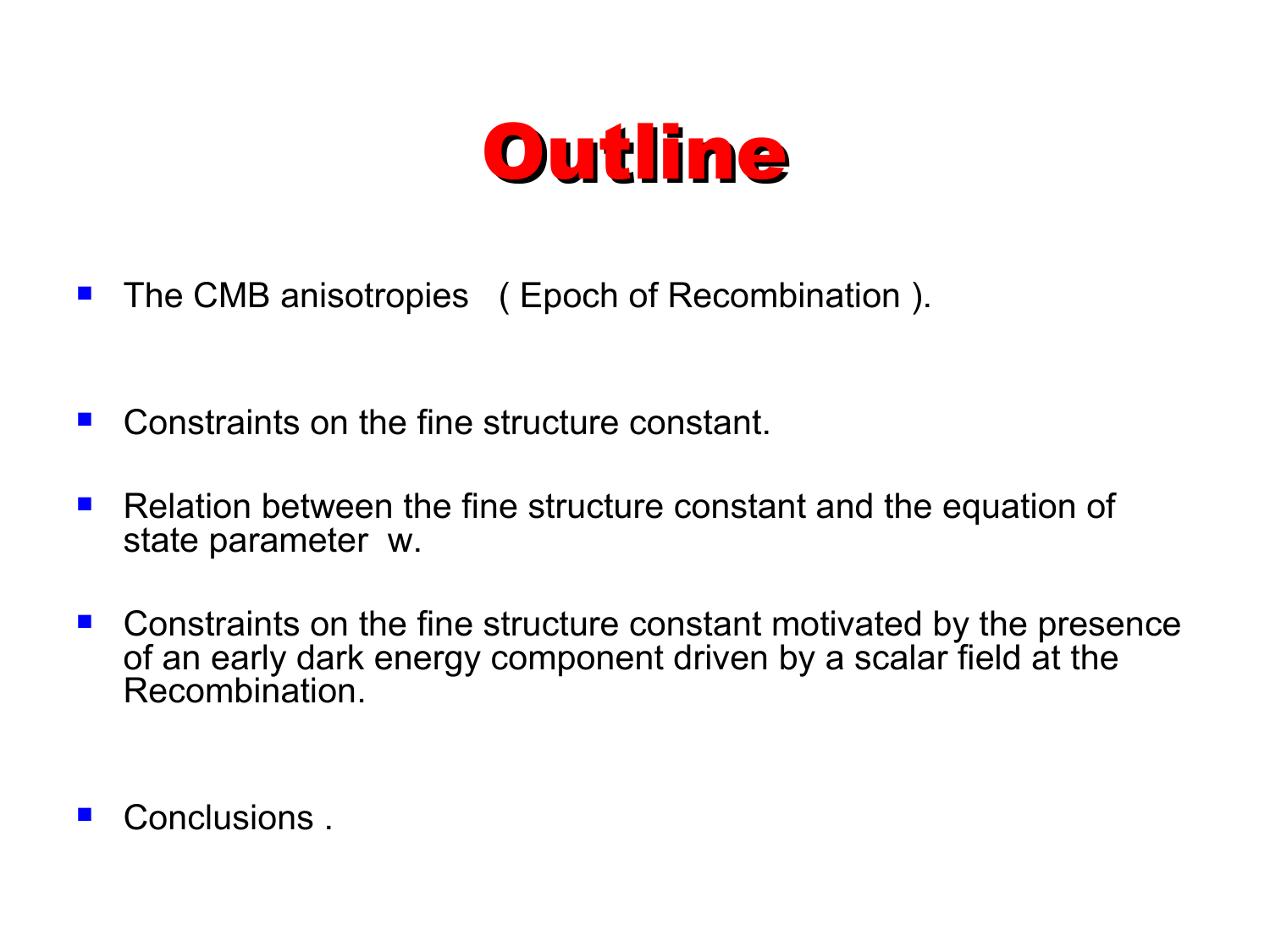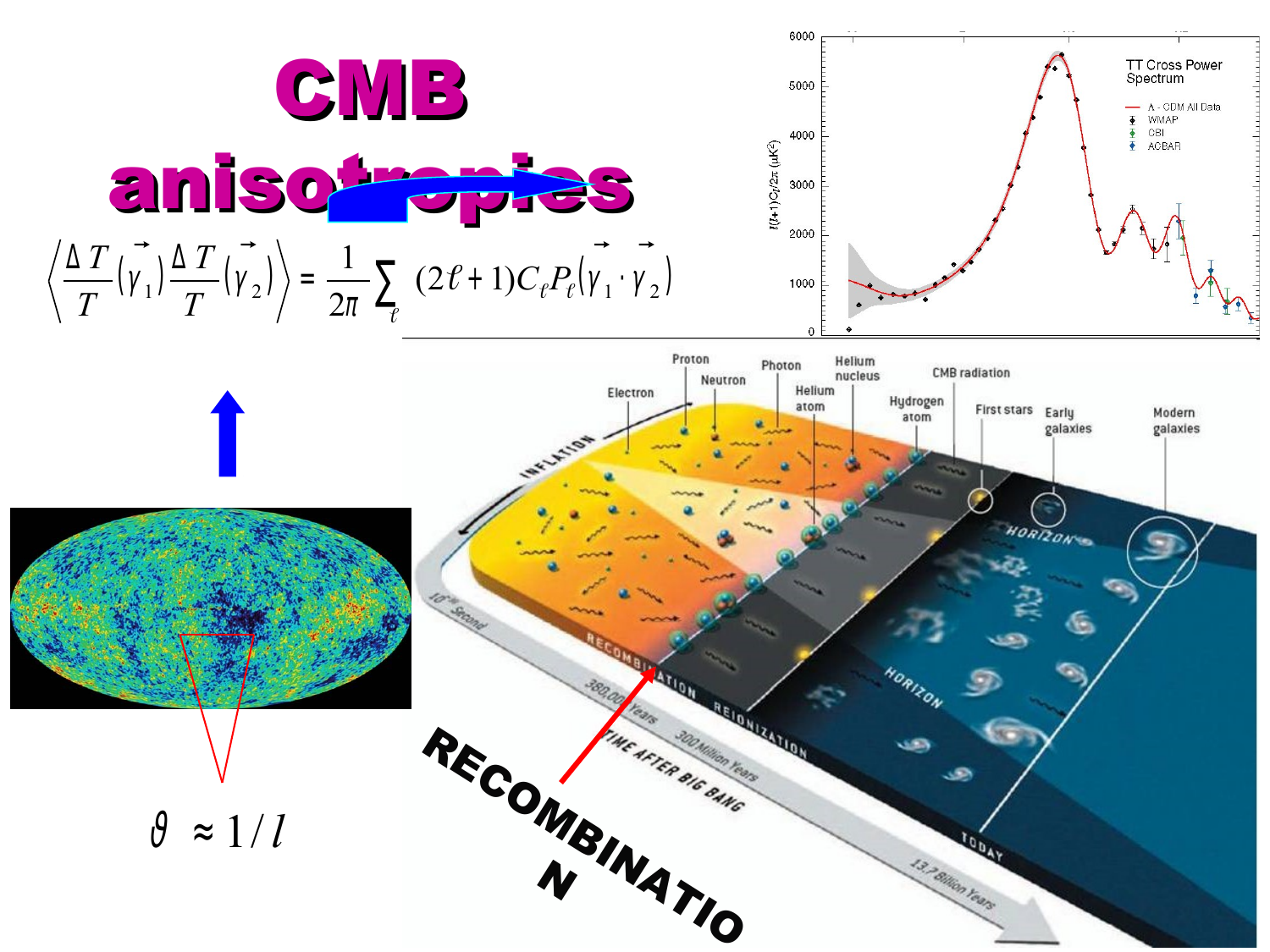### Physical Processes that Induce CMB Fluctuations<br>The primary anisotropies of CMB are induced by three principal mechanisms:

- Gravity ( Sachs-Wolfe effect, regions with high density produce big gravitational redshift)
- Adiabatic density perturbations (regions with more photons are hotter)
- Doppler Effect (peculiar velocity of electrons on last scattering surface)

The anisotropies in temperature are modulated by the **visibility function** which is define the probability density that a photon is last scattered at redshift z:

$$
\frac{\Delta T}{T}(\vec{n}) = \int_{0}^{\infty} g(z) \Psi + \Theta_0 + \vec{n} \cdot \nabla_b \, dz
$$
\n  
\n**Gravity** Adiabatic Doppler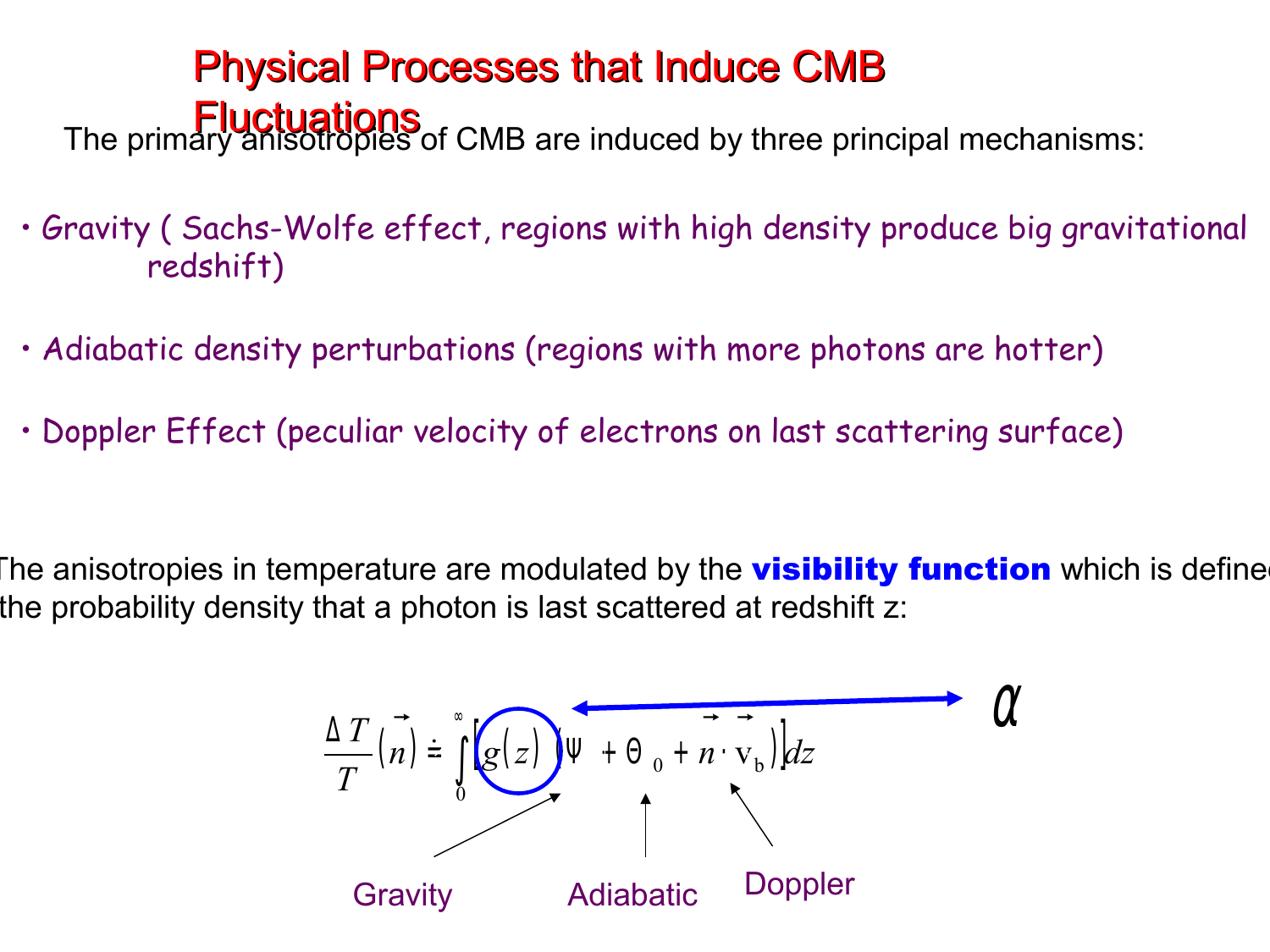### Visibility function and fine structure constant

 $n_e$  +  $n_H$ 

*e n*

Rate of 
$$
g(\eta) = \dot{\tau} e^{-\tau}
$$
 Optical depth  
Scattering

 $x_e$ 

=

$$
\int_{\eta}^{\eta}(\eta) = \int_{\eta}^{\eta_0} d\eta \text{ i } n \text{ e } x_e \text{ a } \sigma
$$

We can see that the visibility function is peaked at the Epoch of Recombination.

 $\vec{r}$  ( $\eta$ ) = *ne*  $x_e$  *a* $\sigma$ <sub>*T*</sub>

**Rate of** 

#### **Thomson scattering cross section**

$$
\sigma_T = \frac{8\pi}{3} \frac{e^2}{m_e^2 c^2} \alpha^2
$$

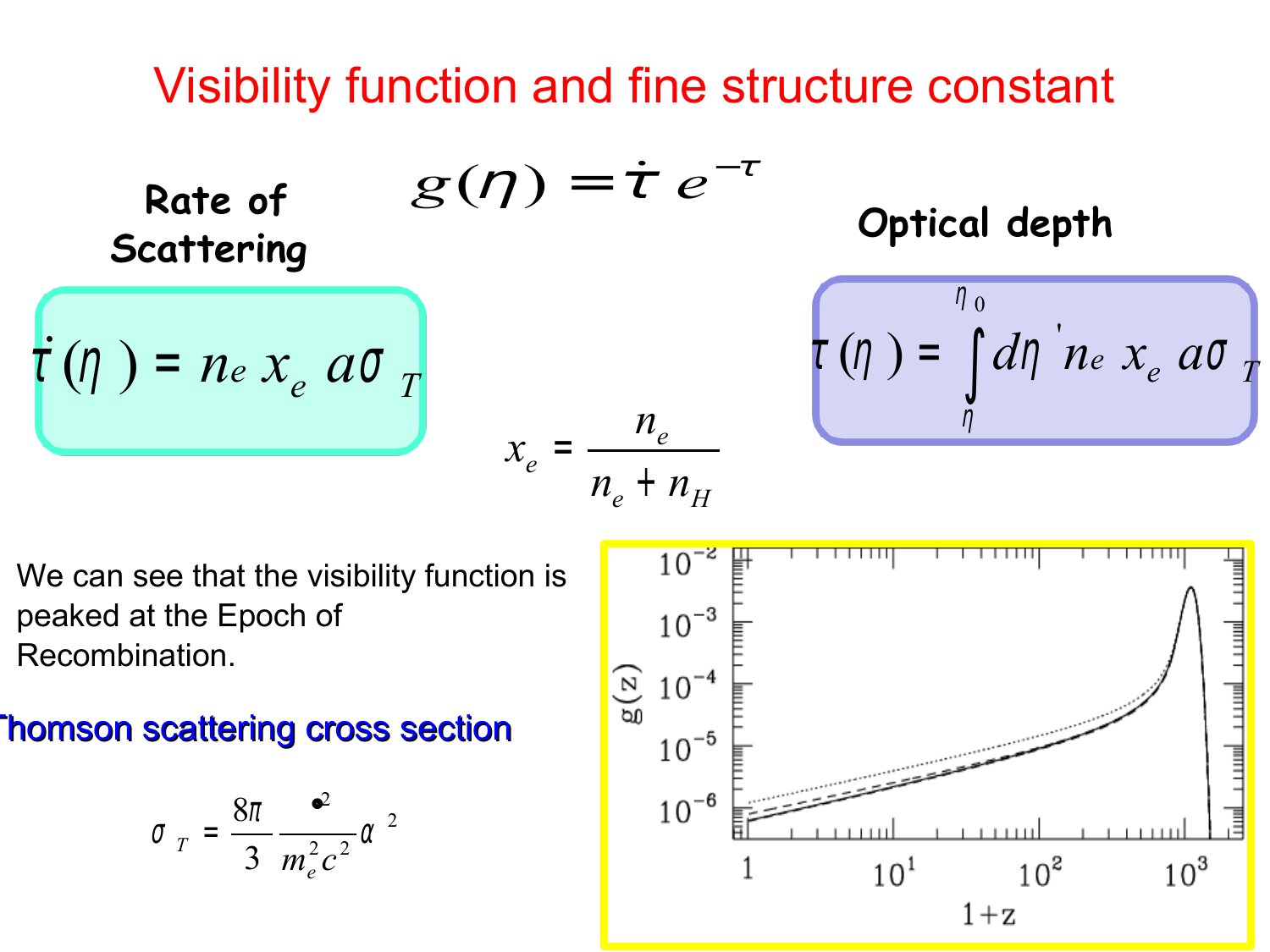#### Recombination: standard Model

Direct Recombination **NO** net recombination  $H_{1s} + \gamma \leftrightarrow H^+ + e^-$ 1s

**Decay to 2 photons** from 2s levels metastable  $H_{2s}$  ↔  $H_{1s}$  + 2γ  $H^{+} + e^{-} \leftrightarrow H_{2\text{s}} + \gamma$ 

Cosmological redshift of **Lyman alpha's photons**

$$
H^{+} + e^{-} \leftrightarrow H_{2p} + \gamma
$$

$$
H_{2p} \leftrightarrow H_{1s} + \gamma
$$

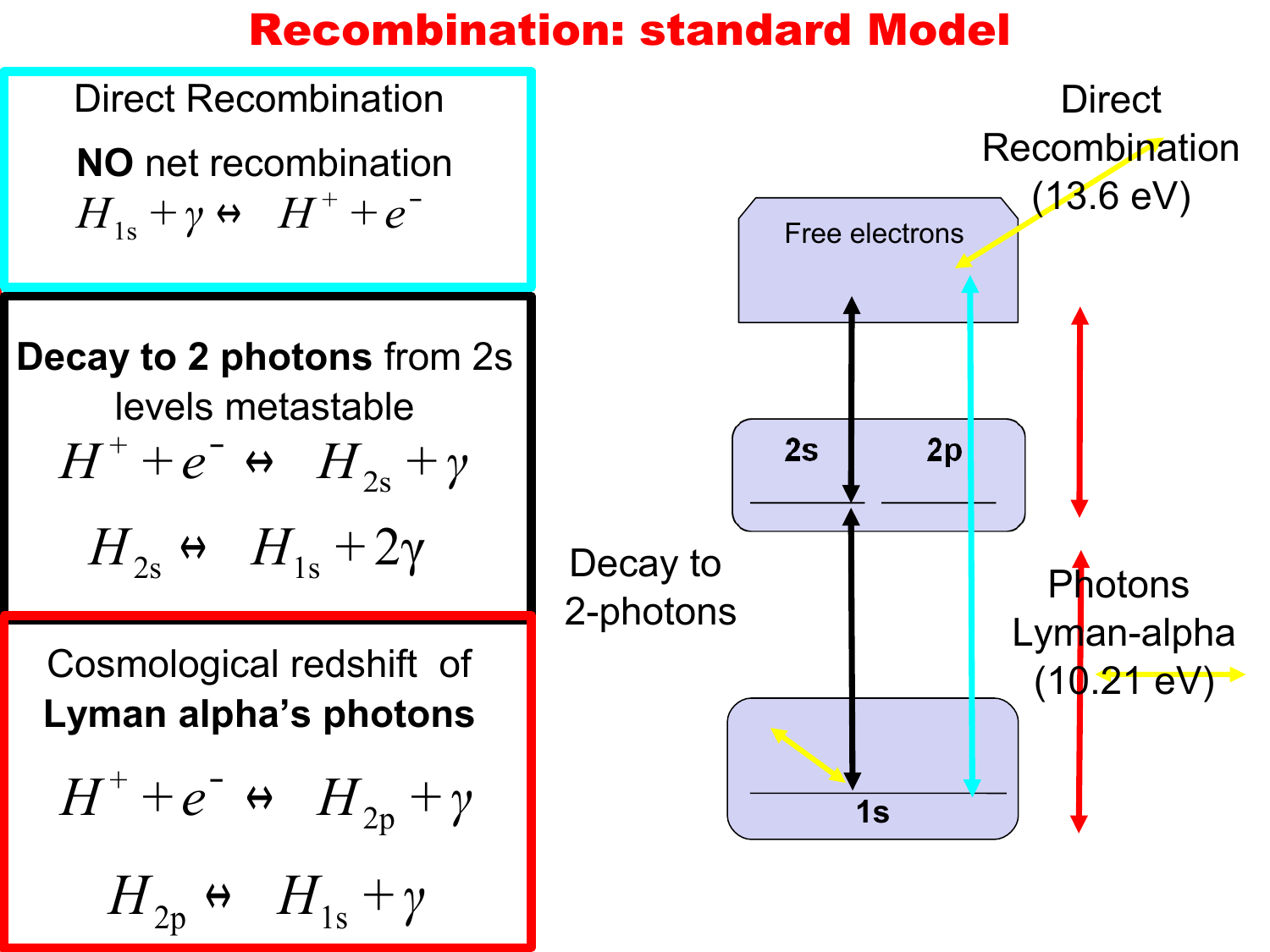### Iution of the free electron fraction with time

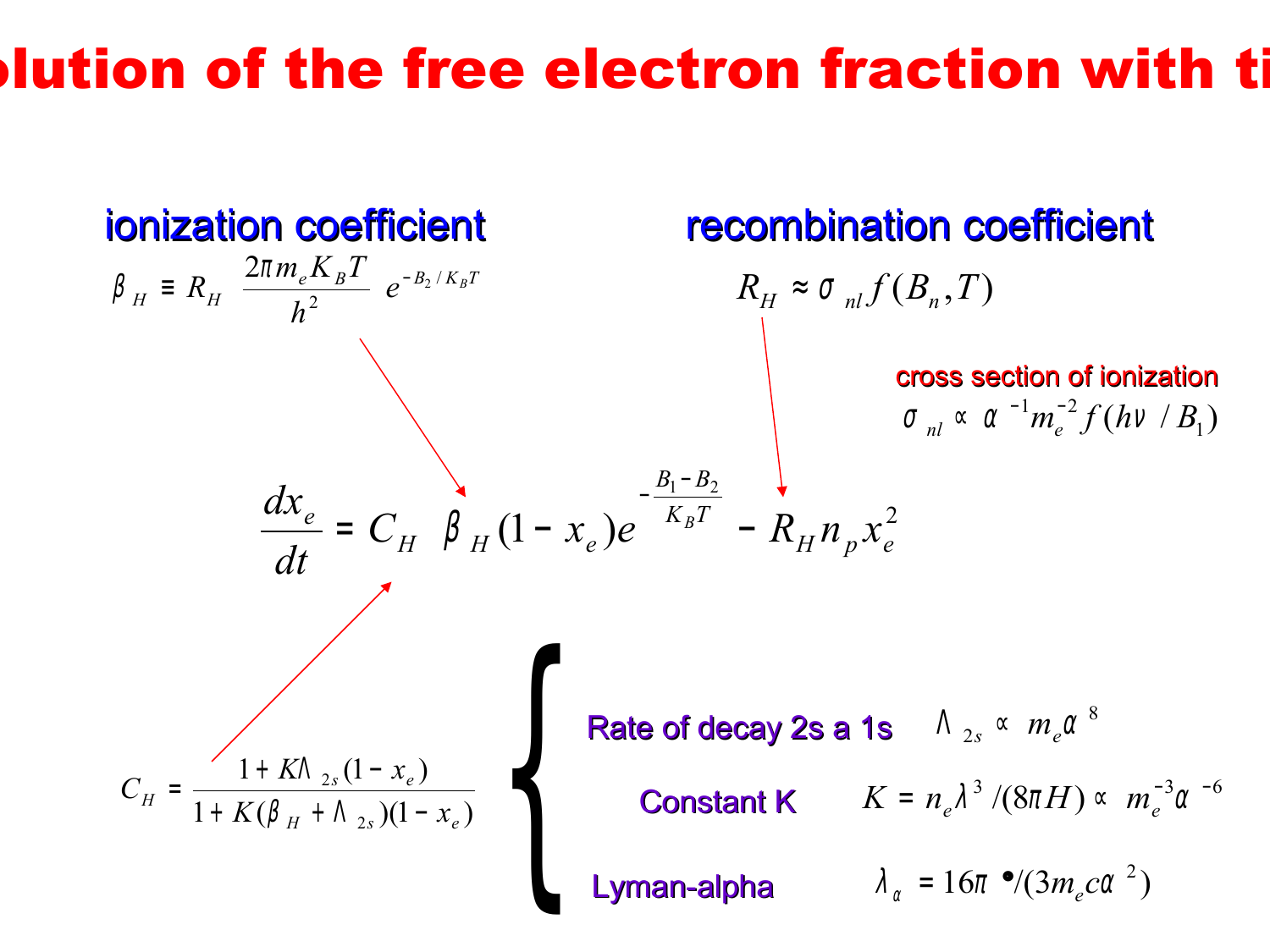#### Variation of free electron fraction

If we plot the free electron fraction versus the redshift, we can notice a different epoch of Recombination for different values of alpha. In particular if the fine structure constant is smaller than the present value, then the Recombination takes place at smaller z.



(see e.g. Avelino et al., Phys.Rev.D64:103505,2001)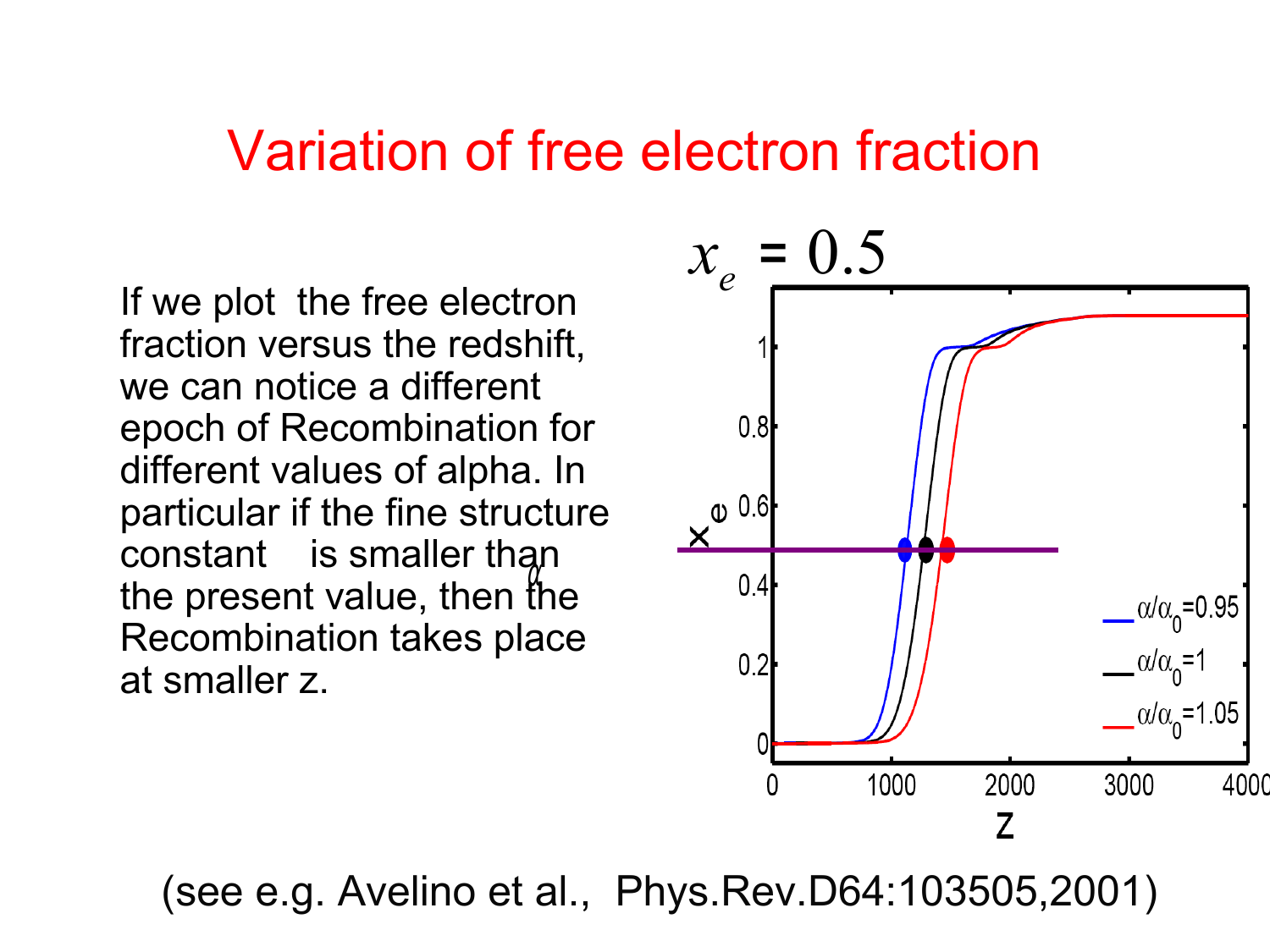### Modifications caused by variations of the fine structure constant



If the fine structure constant is  $\alpha$  / $\alpha$ <sub>0</sub> < 1 recombination is delayed, the size of the horizon at recombination is larger and as a consequence the peaks of the CMB angular spectrum are shifted at lower l (larger angular scales).

Therefore, we can constrain variations in the fine structure constant at recombination by measuring CMB anisotropies !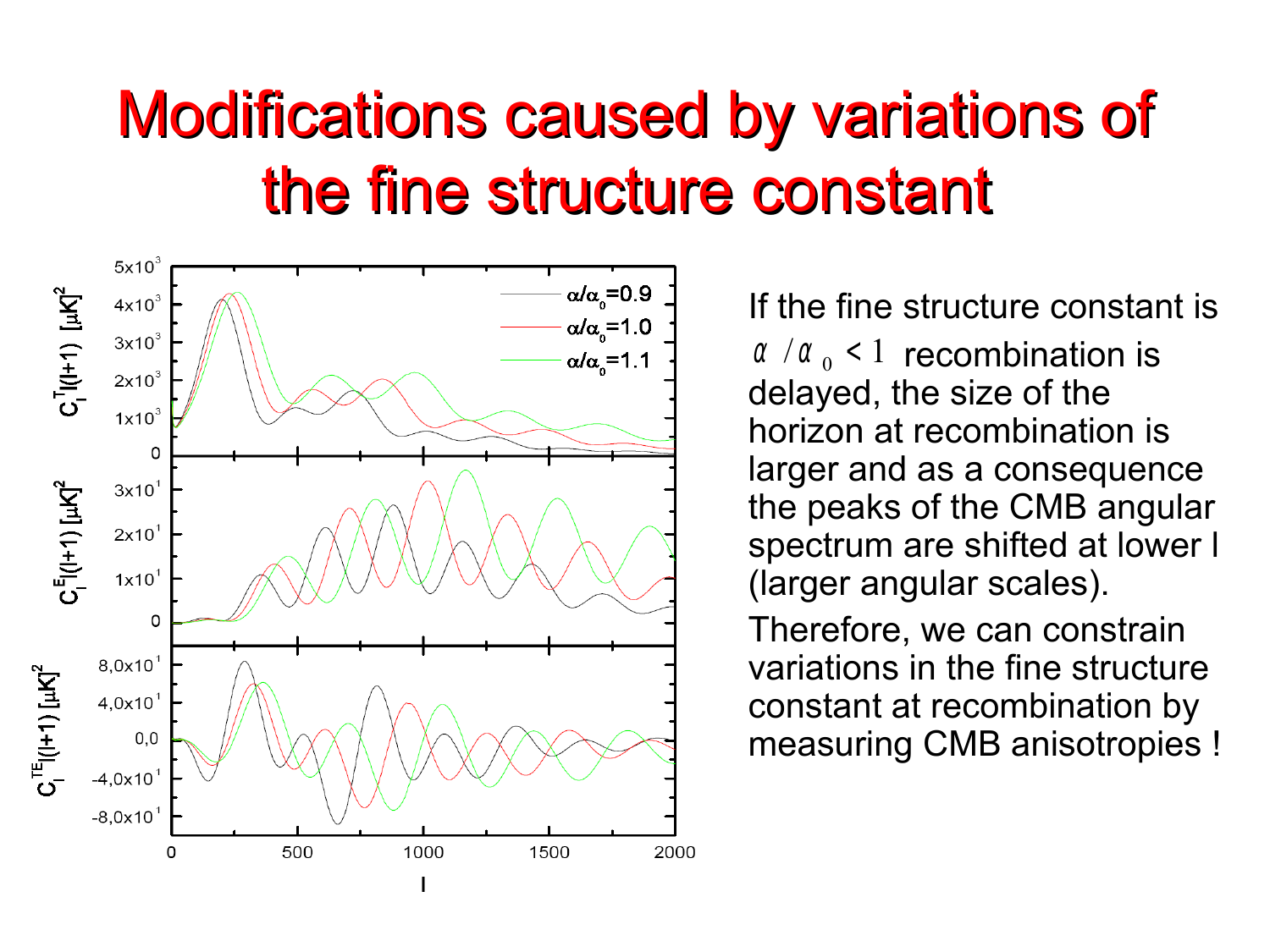#### Caveat: is not possible to place strong constraints on the fine structure constant by using cmb data alone !



 A "cosmic" degeneracy is cleary visible in CMB power spectrum in temperature and polarization between the fine structure constant and the Hubble constant.

 The angle that subtends the horizon at recombination is indeed given by:

$$
\theta_H \approx c_s H^{-1}(z_r) / d_A(z_r)
$$

The horizon size increases by decreasing the fine structure constant but we can compensate this by lowering the Hubble parameter and increasing the angular distance.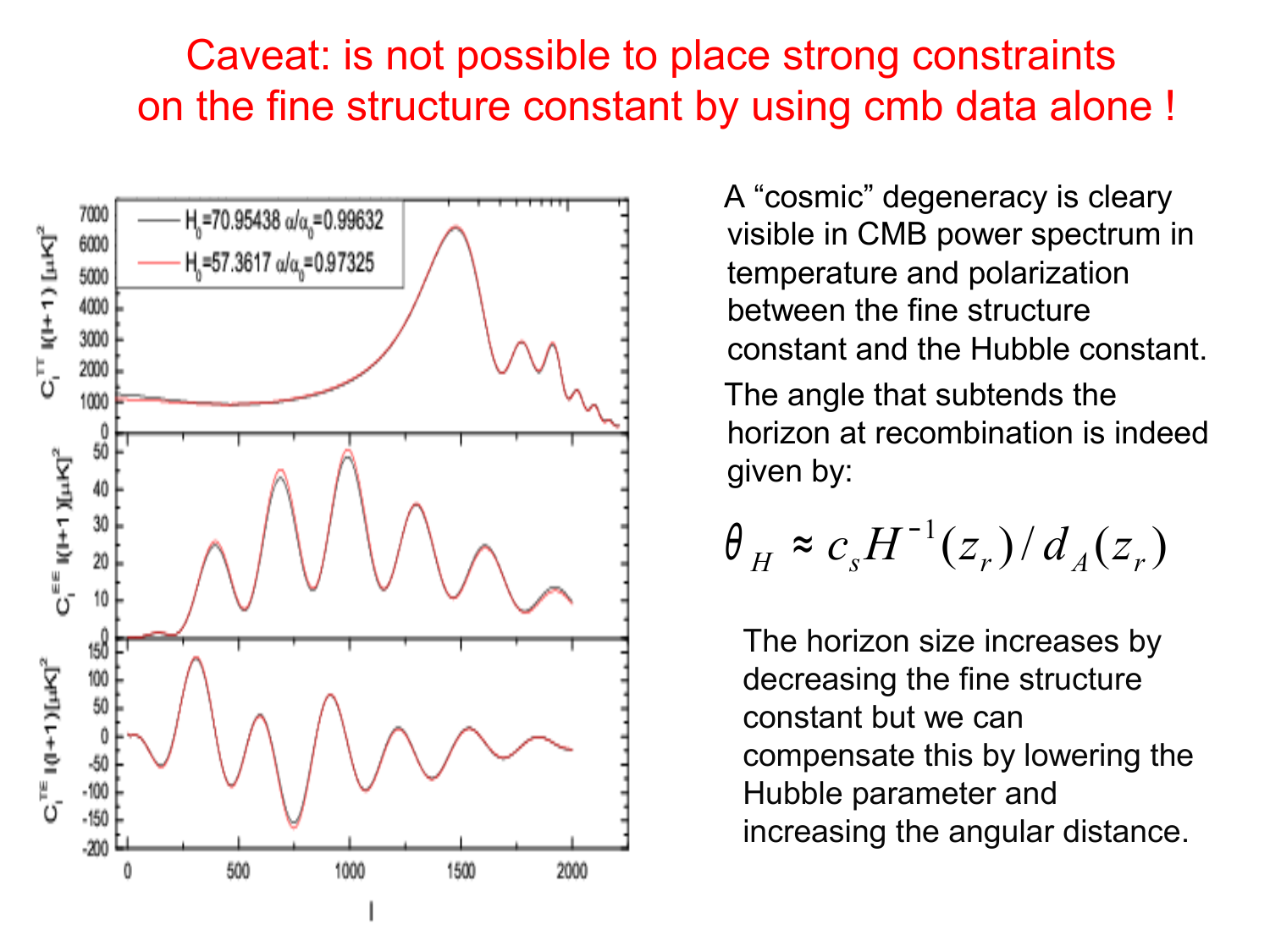### New constraints on the variation of the fine structure constant

Menegoni, Galli, Bartlett, Martins, Melchiorri, arXiv:0909.3584v1

Physical Review D *80 08/302 (2009)*

We sample the following set of cosmological parameters from WMAP-5 years observations:

| <b>Baryonic density</b>                      | $\Omega_h h^2$              |
|----------------------------------------------|-----------------------------|
| Cold dark matter density                     | $\Omega$ <sub>c</sub> $h^2$ |
| Hubble parameter                             |                             |
| Scalar spectrum index                        | $H_{0}$                     |
| <b>Optical depth</b>                         | $n_{\rm s}$                 |
| Overall normalization of the spectrum        |                             |
| Variations on the fine structure<br>constant |                             |

 $\alpha$  /  $\alpha$  <sub>0</sub>

 We also permit variations of the parameter of state w .

We use a method based on Monte Carlo Markov Chain ( the algorithm of Metropolis-Hastings).

The results are given in the form of likelihood probability functions.

We are looking for possible degeneracies between the parameters.

We assume a flat universe.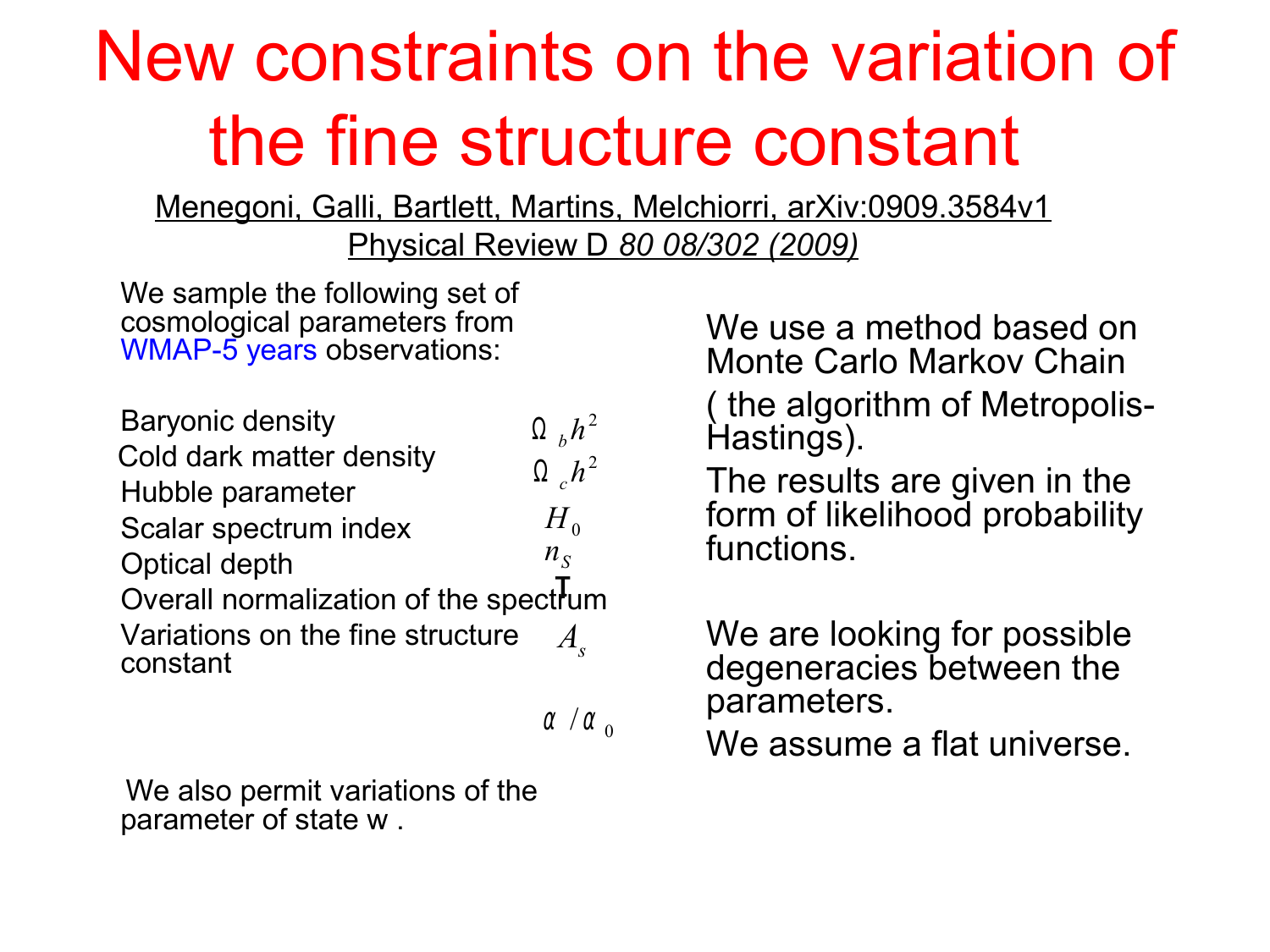



40  $km/s/Mpc < H_0 < 100 km/s/Mpc$ ! External prior on the Hubble parameter: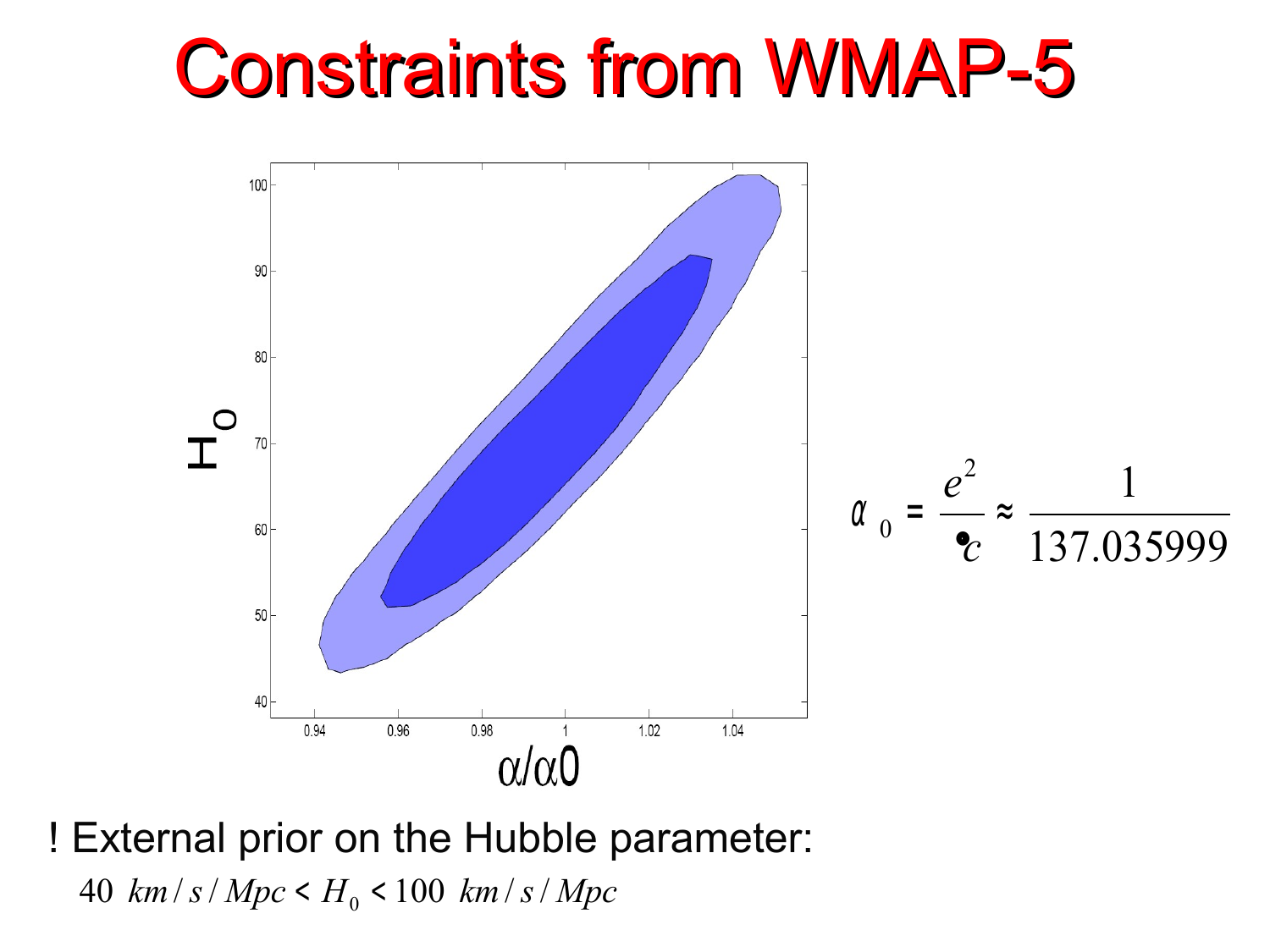## Constraints on the fine structure constant

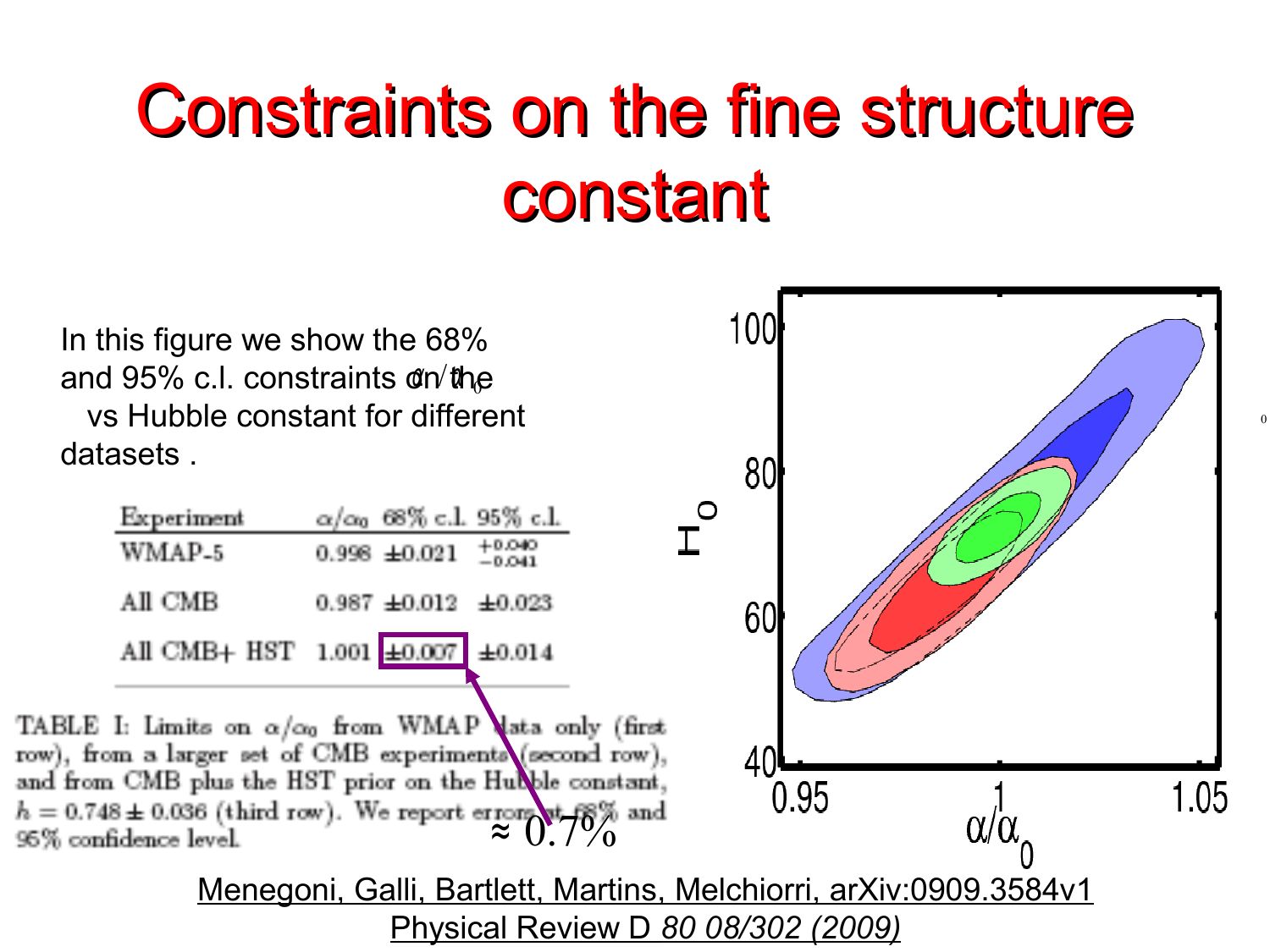#### The degeneracy between the fine structure constant with the dark energy equation of state w



 If we vary the value of w we change the angular distance at the Recombination. Again this is degenerate with changing the sound horizon at recombination varying the fine structure constant.

$$
d_A = \frac{cH_0^{-1}}{(1+z)} \int_0^{1100} \frac{dz'}{E(z')}
$$

$$
E(z) = \left[ \Omega_m (1+z)^3 + \Omega_r (1+z)^4 + \Omega_x (1+z)^{[3(1+w)]} \right]^{1/2}
$$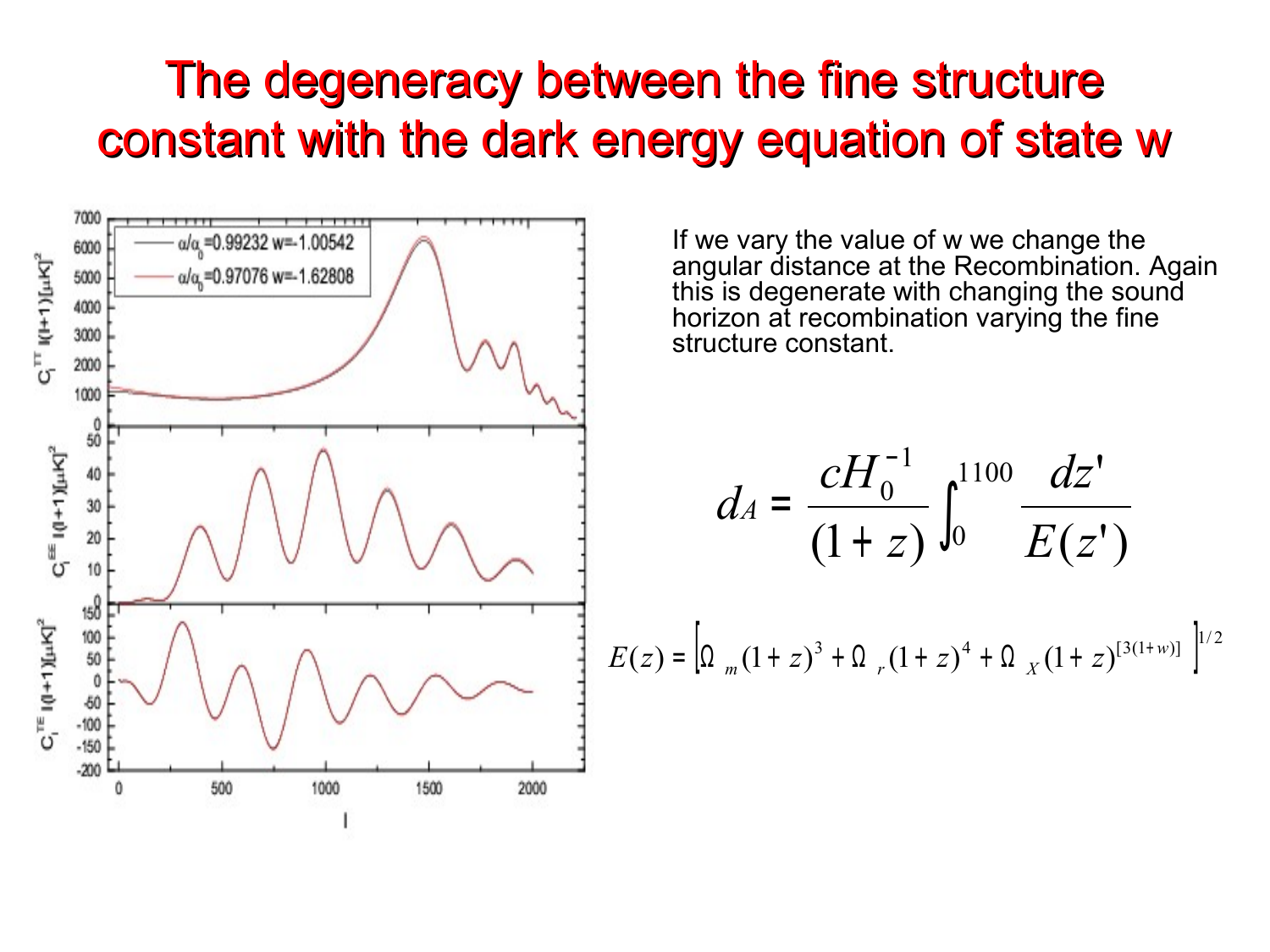## Constraints on the dark energy parameter w

E. Menegoni, S. Pandolfi, S. Galli, M. Lattanzi, A. Melchiorri (IJMPD, International Journal of Modern Physics D, Volume 19, Issue

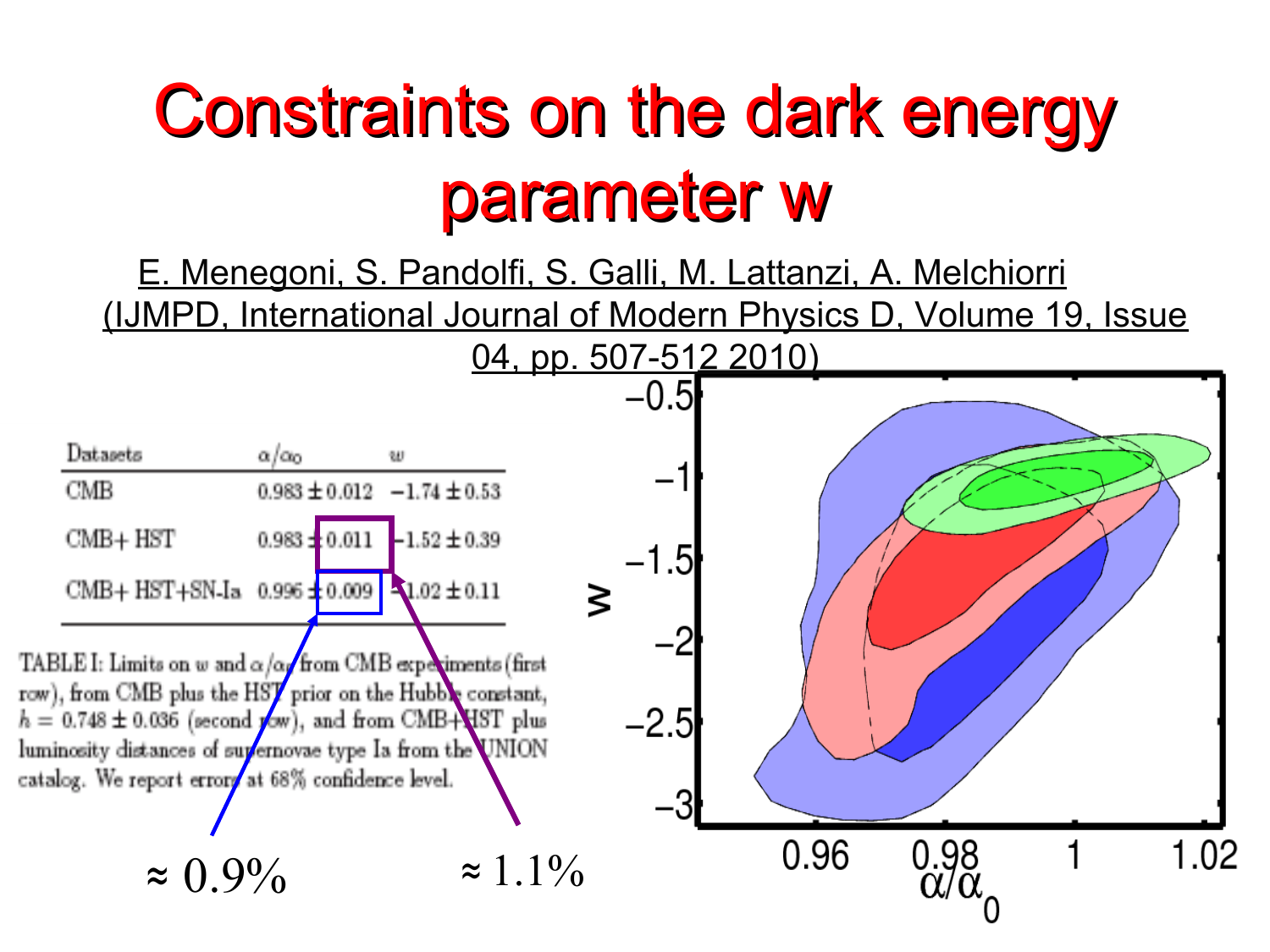# Varying fine structure constant: (possible) physical motivations

- The Standard cosmological model is consistent with current data only if we admits the presence of a dark energy component.
	- If dark energy is described by a scalar field, this scalar field can be couple to the electromagnetic sector and change the value of alpha
- In order to have variations of alpha at recombination we need a scalar field with energy density nonnegligible at recombination, i.e. Early Dark Energy
	- It is therefore interesting to constrain alpha in the context of Early Dark Energy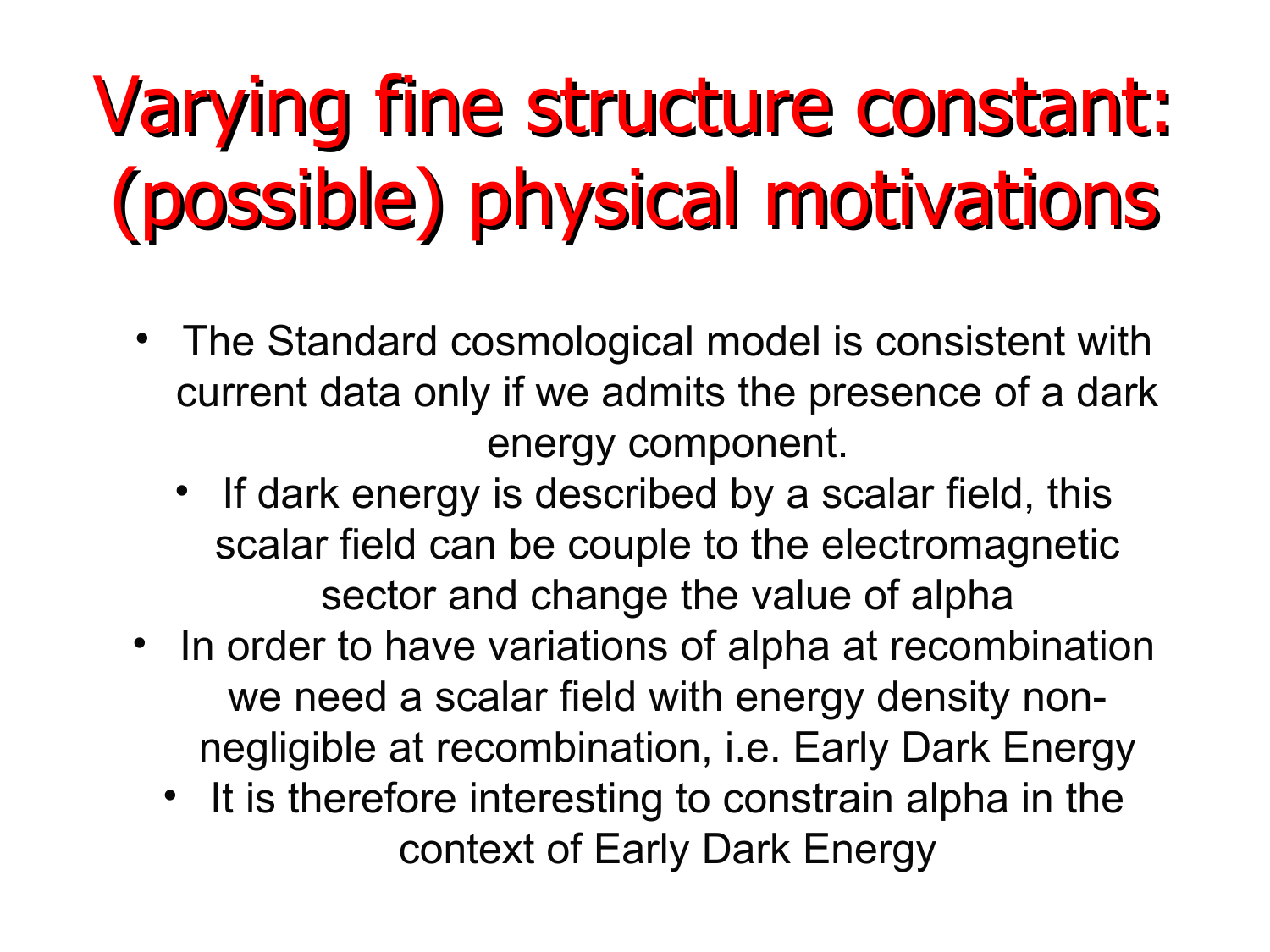## Dark Energy model with a EDE constant component in the past



 $\approx 1/3$ 

Behaviour of early dark energy model in energy density (solid black line) and equation of state (dotted blue line) as a function of the scalar factor.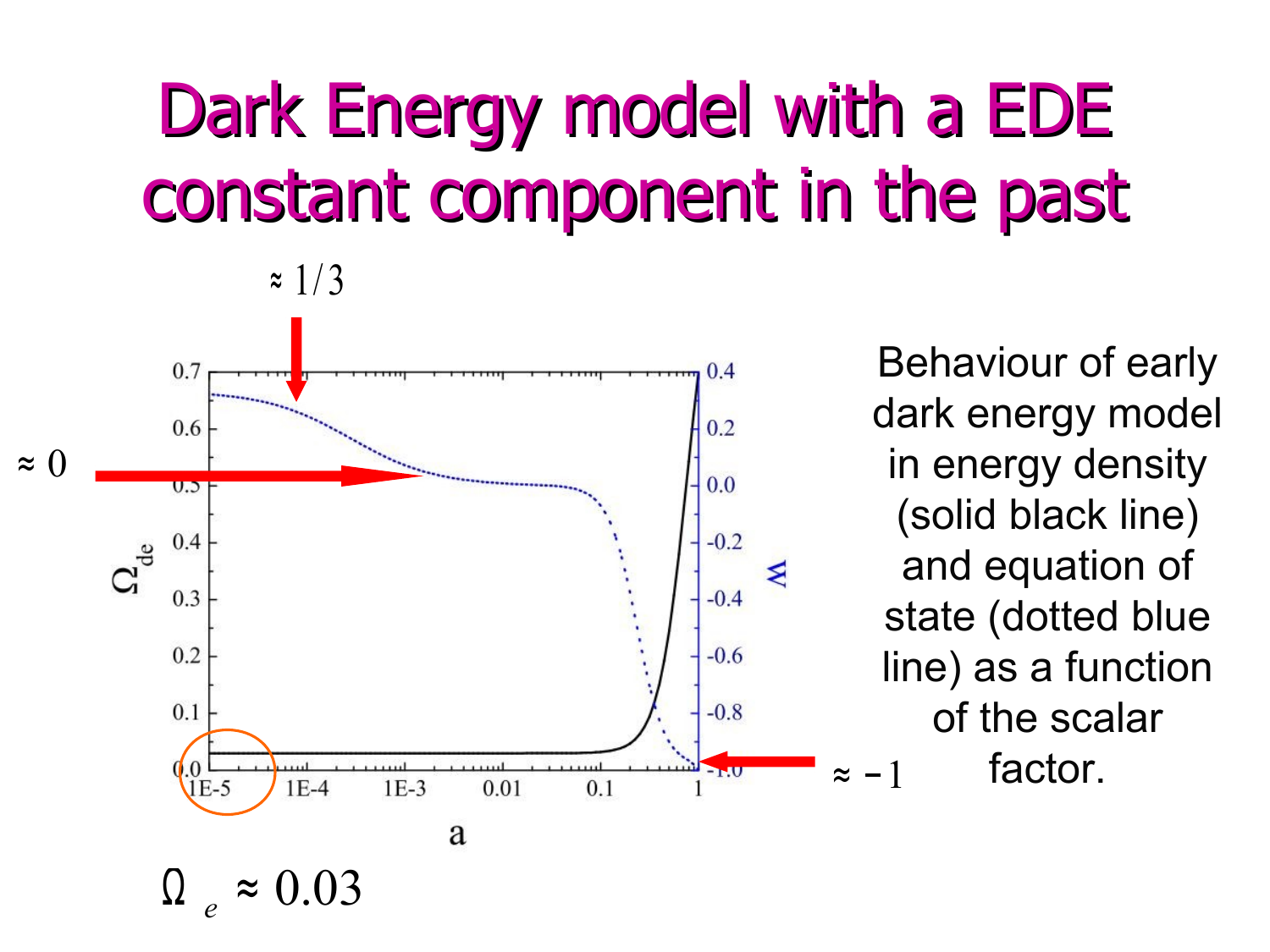# Analysis method with variation of the fine structure constant and  $_{e}$

- We constrain variation in the fine structure constant and on the dark energy density parameter by sampling the following parameters: the baryon and cold dark matter densities, the Hubble constant, the scalar spectral index, the overall normalization of the spectrum, the optical depth to reionization, the variations on the fine structure constant and finally the variations in the primordial early dark energy density.
- This analysis is performed by modeling the EDE clustering proprieties through the effective sound speed and a viscosity parameter (which describes the possible presence of anisotropic stress).

 $W_0$ 

 And also the equation state parameter is taken equal to -1 since the low redshift data are consistent with this value.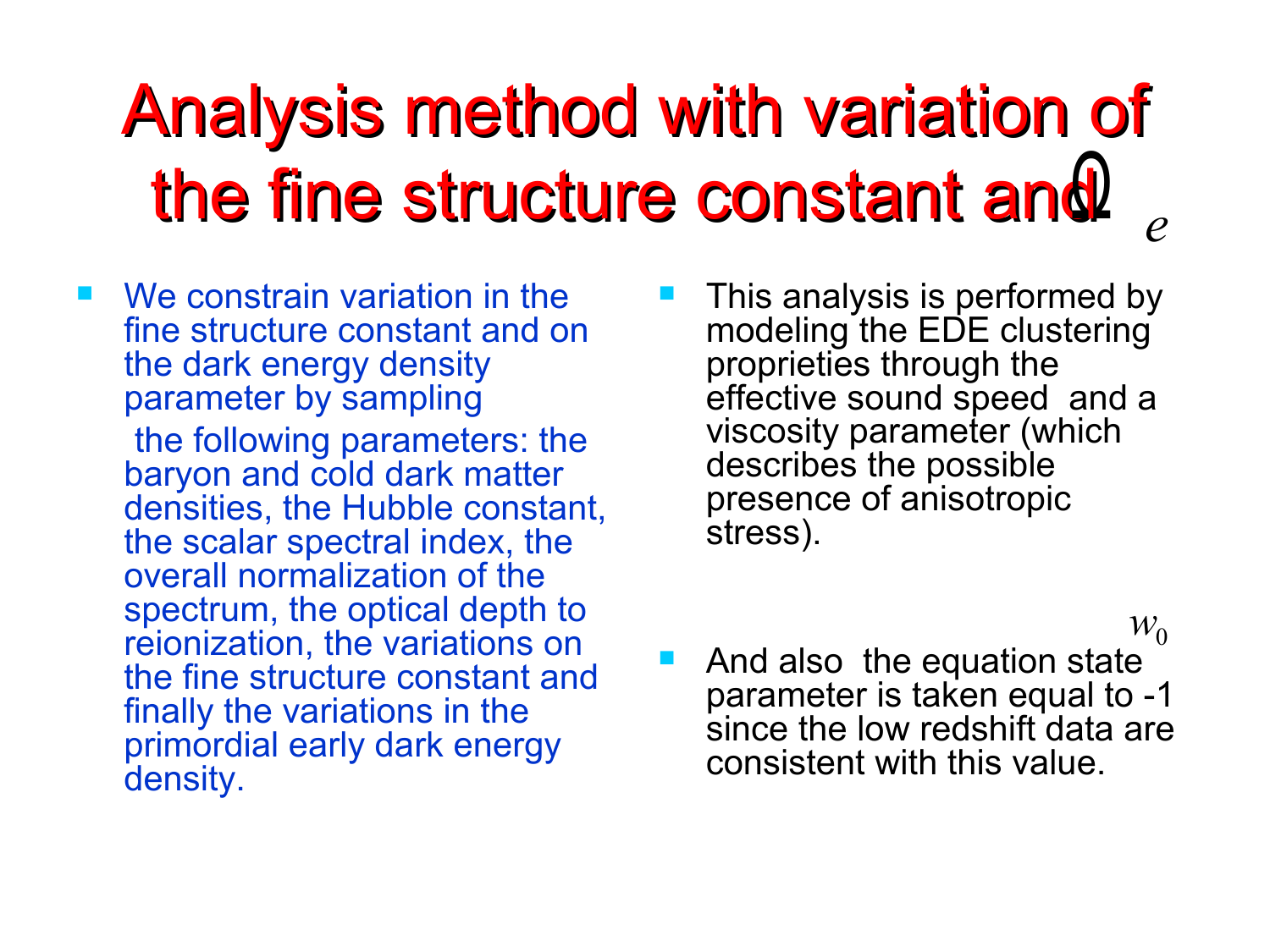## Constraints on the variations of the fine structure constant, EDE density parameter and on coupling